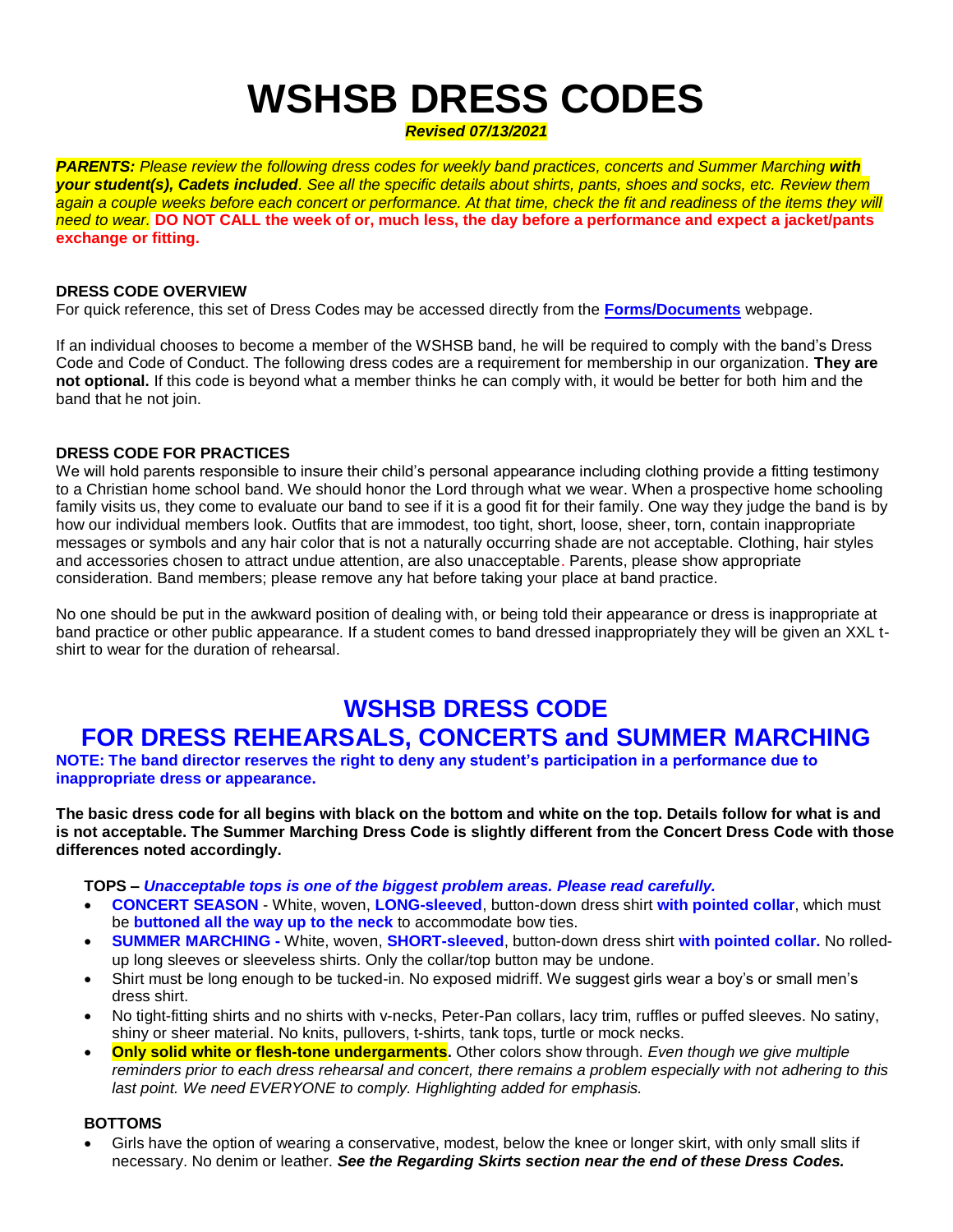Due to the changing fads in women's' pants towards revealing, form-fitting leggings, the dress code has changed to be more specific: Both men and women (not wearing a skirt) are officially required to wear conservative "trouser-style" dress pants. No tight-fitting, denim/jeans, low-rise, or Capri-style pants. There should be no ornamentation such as studs, rhinestones or embroidery.

Parents, help us maintain a uniform look to our band by providing the proper style pants for your children. The band has black pants you may borrow.

## **SHOES and SOCKS**

- For girls wearing a skirt, as of June 2021, it was voted to change the dress code to black tights/nylons, year round for both the **CONCERT SEASON** and **SUMMER MARCHING**.
- Anyone wearing pants must wear black, opaque, dress/trouser socks. Socks must be long enough so no color other than solid black is visible below the hem of the pants, when seated.
- Black leather shoes of a conservative style with a low heel and sole. Shoes must be **solid black** with no other colors or ornamentation. If shoes are laced, laces must be black. No gym shoes, sandals, boots or flip-flops. *See the Regarding Marching Shoes section at the end of these Dress Codes.*

#### **CUMMERBUNDS and BOW TIES**

Neither is worn by Cadets.

- **BOW TIES for CONCERTS ONLY** supplied by band worn by Concert Junior, Senior and Symphonic. Distributed at band the week before concert and collected the week after concert.
	- RETURNING BOW TIES

If your bow tie is coming apart you have one of two choices when returning it  $-$ Make the necessary sewing repairs with red thread before returning it and owe nothing. OR

Pay \$5 along with the unrepaired bow tie. Make it known that it needs repair **CUMMERBUNDS for CONCERTS AND SUMMER MARCHING** supplied by band –.

CONCERTS – worn by Concert Senior and Symphonic. Distributed at band the week before concert and collected the week after concert.

SUMMER MARCHING –worn by all but Little Patriots. Distributed at parade and collected immediately after parade.

#### **BLUE SYMPHONIC JACKETS**

Symphonic members wear blue jackets, provided by the band. For details about how to get/return a jacket, see the "Jacket and Pants Fitting" section below.

#### **AWARDS and JEWELERY**

- Award medals must be pinned on the red award ribbon, which is worn on the left side of the shirt (Cadet, Concert Junior and Concert Senior) or jacket (Symphonic). The top of the ribbon should be even with the lowest tip of the collar point.
- Jewelry should be limited to a wristwatch, small rings (so they cannot be seen by the audience), and small earrings. Boys are not allowed to wear earrings.

#### **HAIR and MAKEUP**

- Any hair accessories such as barrettes or headbands must be solid red or white, or must match the student's hair color.
- No outstanding makeup, nail colors, hairstyles, or trendy fashions that attract attention to a student's appearance over that of the band as a whole. No unnatural shade of hair color.

# **REMAIN IN CONCERT OR PARADE DRESS**

- Remain in your **CONCERT** dress, until you leave the event. Shirts are to stay on and tucked-in. Bow ties and cummerbunds should also be left on unless they are being collected immediately after the performance.
- Remain in **PARADE** dress after the parade and cummerbund is returned. That means shirts are to stay on, buttoned-up and tucked-in until you leave the event.

#### **REGARDING SKIRTS**

Some have expressed difficulty in finding longer length skirts for girls to wear at concerts. Here are links to websites that carry concert dress items. Please use your own judgment as to which site to use or do a search for other concert dress sites.